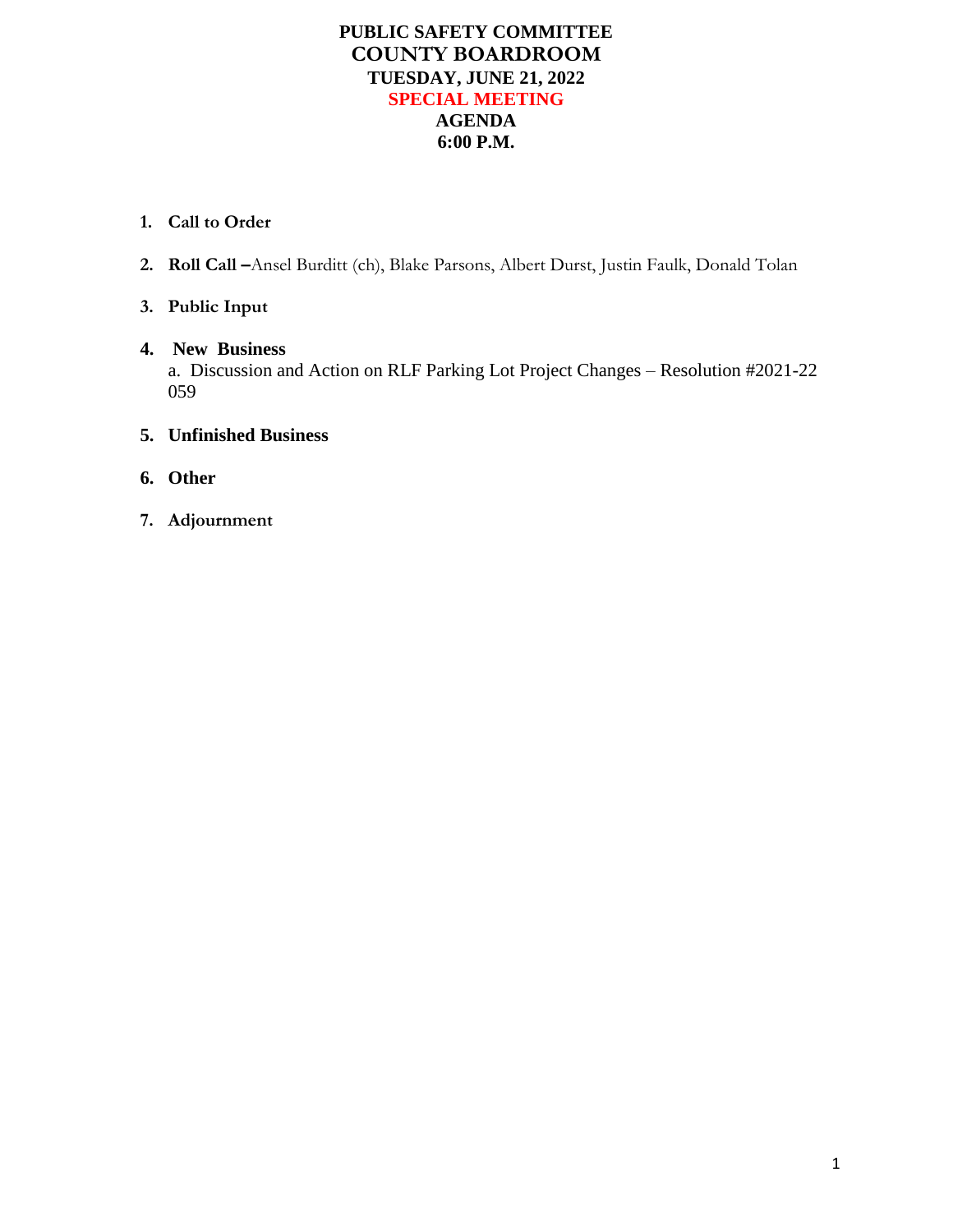

**STATE OF ILLINOIS ) WOODFORD COUNTY BOARD**

**COUNTY OF WOODFORD ) June 21st, 2022**

# **RESOLUTION # 2021/22–059**

**WHEREAS**, Woodford County has a need to replace the front parking lot (west); and,

**) SS.**

**WHEREAS**, Woodford County has applied for and received RLF funding for this project; and,

**WHEREAS,** due to an oversite in the original planning phase a significant portion of the project was omitted; and,

**WHERAS,** after a discussion with the architect and the RLF administrator, a suitable outcome was reached; and,

**WHEREAS**, unfortunately there will be additional charges for rectifying this oversite additionally there are no additional funds available in the RLF; and,

**WHEREAS**, the Woodford County Board has set aside a line for overages for the RLF projects (051-100-5149-004); and,

**NOW, THEREFORE BE IT RESOLVED** by the Woodford County Board to authorize the Sheriff to pay the additional charges for the front parking lot repairs in the amount of \$51,236.00 from 051-100-5149-004; and,

ADOPTED by a majority vote of all the members of the Woodford County Board this 21<sup>st</sup> day of June, A. D. 2022

**ATTEST:**

**\_\_\_\_\_\_\_\_\_\_\_\_\_\_\_\_\_\_\_\_\_\_\_\_\_\_\_\_\_\_ \_\_\_\_\_\_\_\_\_\_\_\_\_\_\_\_\_\_\_\_\_\_\_\_\_\_\_\_\_\_** Dawn Kupfer John Krug

Clerk of the Woodford County Board Chairman of Woodford County Board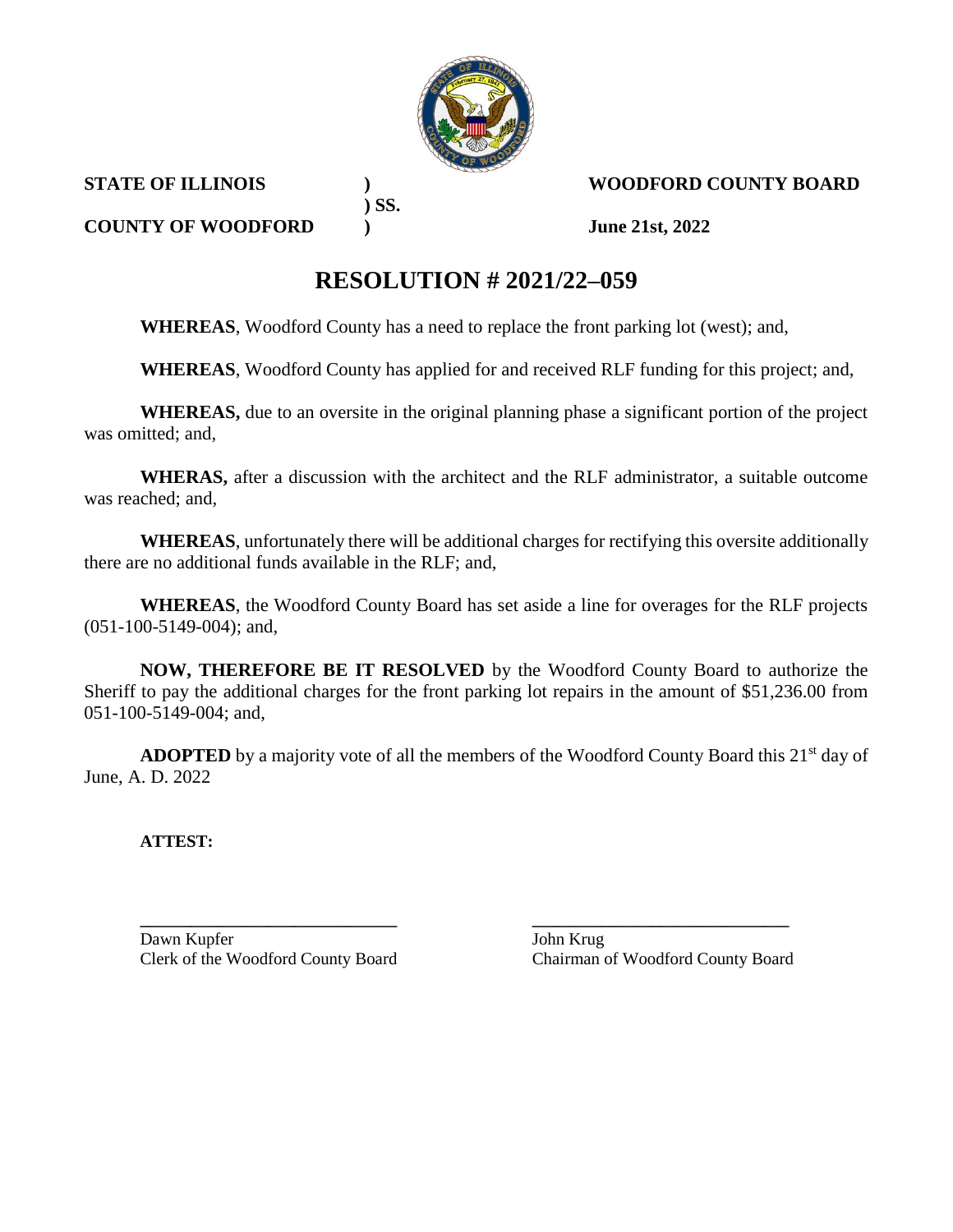

|                |                                                           |             |                                | Midwest Engineering                                                                                                                                     |
|----------------|-----------------------------------------------------------|-------------|--------------------------------|---------------------------------------------------------------------------------------------------------------------------------------------------------|
|                |                                                           |             |                                | Associates, Inc.<br>140 E. Washington Street<br>East Peoria, Illinois 61611<br>309.222.8600<br>www.mweainc.com<br>IL Design Firm Reg. No.<br>184-005896 |
|                | EUREKA - WOODFORD COUNTY COURTHOUSE QUANTITIES (Original) |             |                                |                                                                                                                                                         |
| NO.            | <b>ITEM</b>                                               | <b>UNIT</b> | <b>APPROXIMATE</b><br>QUANTITY |                                                                                                                                                         |
| 1              | PAVEMENT REMOVAL, FULL DEPTH                              | SQ. YD.     | 324                            | ODFORD COUNT<br>COURTHOUSE                                                                                                                              |
| 2              | SIDEWALK REMOVAL                                          | SQ. FT.     | 2129                           |                                                                                                                                                         |
| 3              | P.C.C. STEPS W/ HANDRAIL REMOVAL                          | SQ. FT.     | $\overline{7}$                 | EUREKA                                                                                                                                                  |
| 4              | CURB AND GUTTER REMOVAL                                   | <b>FOOT</b> | 53                             |                                                                                                                                                         |
| 5              | PARKING BLOCK REMOVAL                                     | EACH        | 4                              |                                                                                                                                                         |
| 6              | SIGN PANEL REMOVAL                                        | EACH        | 8                              |                                                                                                                                                         |
| $\overline{7}$ | METAL SIGN POST REMOVAL                                   | EACH        | 6                              |                                                                                                                                                         |
| 8              | PAVEMENT MARKING REMOVAL                                  | SQ. FT.     | 205                            |                                                                                                                                                         |

|                | EUREKA -WOODFORD COUNTY COURTHOUSE QUANTITIES (Addition) |             |                                |
|----------------|----------------------------------------------------------|-------------|--------------------------------|
| NO.            | <b>ITFM</b>                                              | UNIT        | <b>APPROXIMATE</b><br>QUANTITY |
| 1              | PARKING BLOCK REMOVAL                                    | <b>FACH</b> | 4                              |
| $\overline{2}$ | <b>CURB REMOVAL</b>                                      | L.E.        | 120                            |
| 3              | 1 1/2" PAVEMENT MILLING                                  | SO. YD.     | 1013                           |
| 4              | <b>TREE REMOVAL</b>                                      | <b>FACH</b> | $\overline{2}$                 |
|                | LANDSCAPE STONE REMOVAL                                  | SO. YD      | 44                             |
| 5              | <b>FARTH FXCAVATION</b>                                  | CU. YD      | 18                             |
|                | METAL SIGN POST REMOVAL                                  | <b>FACH</b> | 1                              |

IOTES<br>1.ALL EXISTING PARKING BLOCKS<br>BE REMOVED AND DISPOSED OF IOTES<br>1.ALL EXISTING PARKING BLOCKS T<br>BE REMOVED AND DISPOSED OF<br>OFF-SITE.<br>2.CURBED ISLAND TO BE REMOVED BE REMOVED AND DISPOSED OF<br>OFF-SITE.<br>2.CURBED ISLAND TO BE REMOV<br>COMPLETELY<br>3.REMOVE TREES<br>4.SALVAGE EXISTING SIGNS AND 2.CURBED ISLAND TO<br>COMPLETELY<br>3.REMOVE TREES<br>4.SALVAGE EXISTING<br>PROVIDE TO OWNER COMPLETELY<br>3.REMOVE TREES<br>4.SALVAGE EXISTING SIGNS AND<br>PROVIDE TO OWNER<br>5.REMAINING PORTION OF LOT TO BE

| <b><i>NOODFORD COUNTY</i></b><br>COURTHOUSE<br>EUREKA<br><b>NOODFORD COUNTY</b><br>EUREKA, ILLINOIS<br><b>MPROVEMENTS</b><br>115 N. MAIN ST.<br>PARKING LOT<br>Issued<br>Rev<br>Dote<br>Description | ast Peoria, illinois<br>309.222.8600<br>www.mweainc.com<br>IL Design Firm Reg. No.<br>184-005896 | ו סו ס |  |
|-----------------------------------------------------------------------------------------------------------------------------------------------------------------------------------------------------|--------------------------------------------------------------------------------------------------|--------|--|
|                                                                                                                                                                                                     |                                                                                                  |        |  |
|                                                                                                                                                                                                     |                                                                                                  |        |  |
|                                                                                                                                                                                                     |                                                                                                  |        |  |

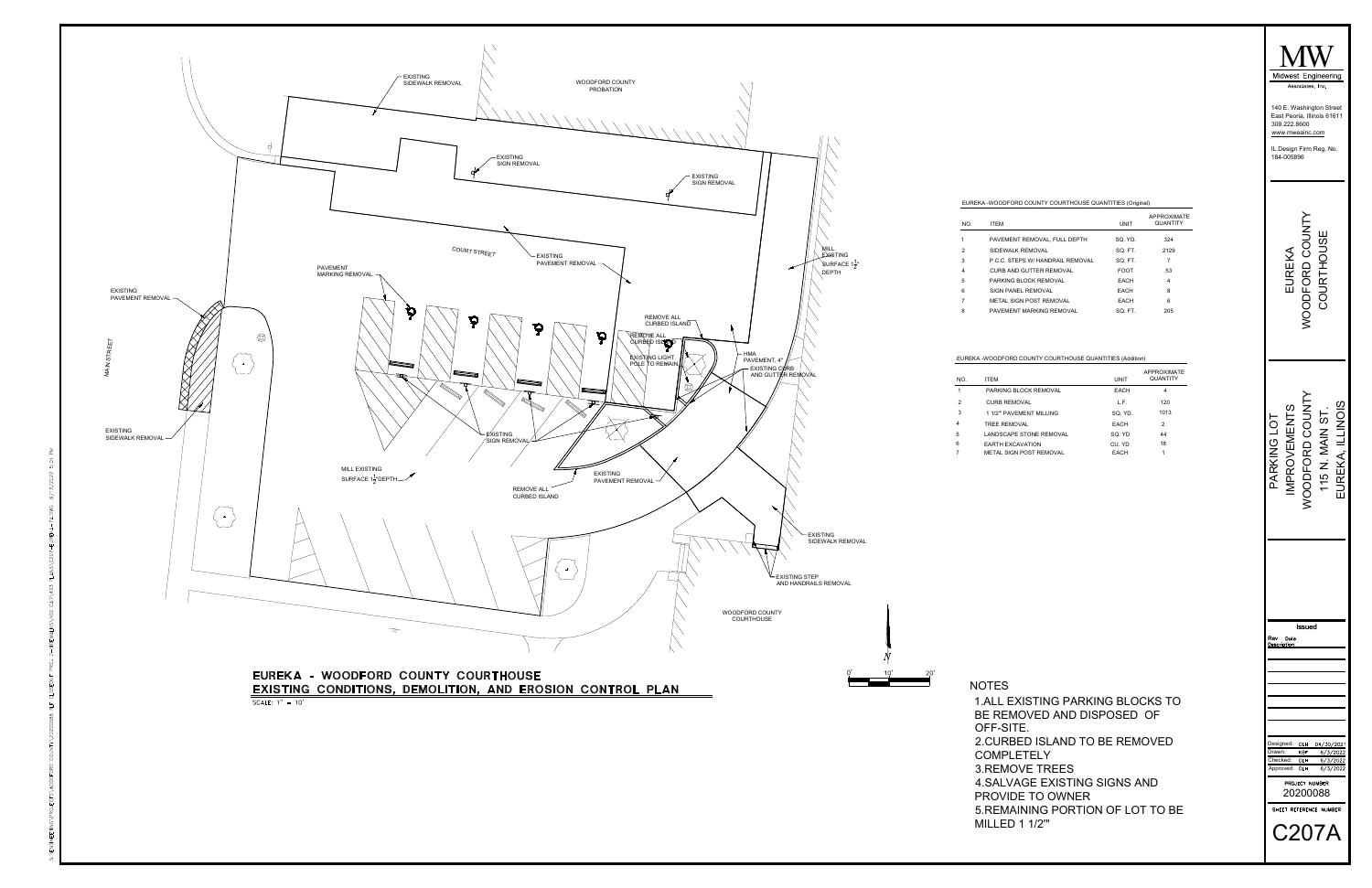

 $\frac{13}{14}$ 

17

| NO.            | <b>ITFM</b>                                              | UNIT       | <b>APPROXIMATE</b><br>QUANTITY |
|----------------|----------------------------------------------------------|------------|--------------------------------|
|                | HOT-MIX ASPHALT SURFACE COURSE IL 9.5 N50, 1.5"          | <b>TON</b> | 90                             |
| $\overline{2}$ | HOT-MIX ASPHALT BINDER COURSE IL 19.0 N50, 2.5"          | <b>TON</b> | 6                              |
| 3              | AGGREGATE BASE COURSE, TYPE B, 8"<br>(CRUSHED LIMESTONE) | SO. YD.    | 44                             |
| 4              | GEOTECHNICAL FABRIC FOR GROUND STABILIZATION             | SQ. YD.    | 44                             |
| 5              | HOT-MIX ASPHALT PRIME COAT                               | <b>LBS</b> | 1000                           |
|                |                                                          |            |                                |

|                | EUREKA - WOODFORD COUNTY COURTHOUSE QUANTITIES (Original)                                                   |             |                         |                                             |
|----------------|-------------------------------------------------------------------------------------------------------------|-------------|-------------------------|---------------------------------------------|
| NO.            | <b>ITEM</b>                                                                                                 | <b>UNIT</b> | APPROXIMATE<br>QUANTITY | Midwest Engineering<br>Associates, Inc.     |
| 1              | HMA FULL DEPTH PATCH                                                                                        | SQ. YD.     | 6                       | 140 E. Washington Street                    |
| 2              | COMBINATION P.C.C. CURB-SIDEWALK.<br>4" W/ MACRO FIBROUS REINFORCEMENT                                      | SQ. FT.     | 1039                    | East Peoria, Illinois 61611<br>309.222.8600 |
| 3              | P.C.C, SIDEWALK, 4" W/ MACRO<br><b>FIBROUS REINFORCEMENT</b>                                                | SQ. FT.     | 240                     | www.mweainc.com                             |
| 4              | SUBBASE GRANULAR MATERIAL.<br>TYPE B, 4" (CRUSHED LIMESTONE)                                                | SQ. FT.     | 1279                    | IL Design Firm Reg. No.<br>184-005896       |
| 5              | HOT-MIX ASPHALT SURFACE COURSE IL 9.5 N50, 1.5"                                                             | <b>TON</b>  | 33                      |                                             |
| 6              | HOT-MIX ASPHALT BINDER COURSE IL 19.0 N50, 2.5"                                                             | <b>TON</b>  | 55                      |                                             |
| $\overline{7}$ | AGGREGATE BASE COURSE, TYPE B, 8"<br>(CRUSHED LIMESTONE)                                                    | SQ. YD.     | 395                     |                                             |
| 8              | GEOTECHNICAL FABRIC FOR GROUND STABILIZATION                                                                | SQ. YD.     | 395                     |                                             |
| 9              | HOT-MIX ASPHALT PRIME COAT                                                                                  | LBS.        | 267                     |                                             |
| 10             | P.C.C. RAMP W/ MACRO FIBROUS<br><b>REINFORCEMENT</b>                                                        | SQ. FT.     | 140                     |                                             |
| 11             | 1 1/ <sub>5</sub> SCH. 40 STEEL PIPE RAILING -<br>PAINTED ZINCE PRIME, ONE COAT;<br>BLACK GLOSS, TWO COATS. | LE.         | 46                      | <b>OODFORD COUNT</b><br>COURTHOUSE          |
| 12             | COMBINATION CONCRETE CURB AND<br>GUTTER TY, B-6.12                                                          | <b>FOOT</b> | 66                      | EUREKA                                      |
| 13             | CONCRETE BOLLARD W/ ACCESSIBLE SIGN                                                                         | EACH        | 3                       |                                             |
| 14             | <b>METAL SIGN POST</b>                                                                                      | EACH        | 3                       |                                             |
| 15             | <b>SIGN PANEL</b>                                                                                           | EACH        | 3                       |                                             |
| 16             | PAVEMENT MARKING, 4" LINE (YELLOW)                                                                          | <b>FOOT</b> | 1120                    |                                             |
| 17             | PAVEMENT MARKING, 12" LINE (YELLOW)                                                                         | <b>FOOT</b> | 28                      |                                             |
| 18             | PAVEMENT MARKING, LETTERS AND SYMBOLS                                                                       | SQ. FT.     | 61.5                    |                                             |

|                    | 309.222.8600<br>184-005896                  | Associates, Inc.<br>www.mweainc.com                  | Midwest Engineering<br>140 E. Washington Street<br>East Peoria, Illinois 61611<br>IL Design Firm Reg. No. |                                  |
|--------------------|---------------------------------------------|------------------------------------------------------|-----------------------------------------------------------------------------------------------------------|----------------------------------|
|                    | щ                                           | ü                                                    | Ĭ<br>نو<br>م                                                                                              |                                  |
|                    | VEMENT<br>$\mathsf{D}$<br>₫                 | ODFORD COL                                           | ۱۲,                                                                                                       | П                                |
| Rev<br>Description | Date                                        | Issued                                               |                                                                                                           |                                  |
| Designed:          | Drawn: KBF<br>Checked: DLH<br>Approved: DLH | DLH<br>PROJECT NUMBER<br>20200088<br>SHEET REFERENCE | 04/30/2021<br><b>NUMBER</b><br>208A                                                                       | 6/3/2022<br>6/3/2022<br>6/3/2022 |

| <b>ITEM</b>                                                            |                                                                                                                                                                                     | <b>UNIT</b>                                            | APPROXIMATE<br>QUANTITY                                                         |
|------------------------------------------------------------------------|-------------------------------------------------------------------------------------------------------------------------------------------------------------------------------------|--------------------------------------------------------|---------------------------------------------------------------------------------|
|                                                                        | HOT-MIX ASPHALT SURFACE COURSE IL 9.5 N50, 1.5"                                                                                                                                     | <b>TON</b>                                             | 90                                                                              |
|                                                                        | HOT-MIX ASPHALT BINDER COURSE IL 19.0 N50, 2.5"                                                                                                                                     | <b>TON</b>                                             | 6                                                                               |
| AGGREGATE BASE COURSE, TYPE B, 8"<br>(CRUSHED LIMESTONE)               |                                                                                                                                                                                     | SQ. YD.                                                | 44                                                                              |
|                                                                        | GEOTECHNICAL FABRIC FOR GROUND STABILIZATION                                                                                                                                        | SQ. YD.                                                | 44                                                                              |
| HOT-MIX ASPHALT PRIME COAT                                             |                                                                                                                                                                                     | <b>LBS</b>                                             | 1000                                                                            |
|                                                                        | <b>HMA MIXTURE REQUIREMENTS</b>                                                                                                                                                     |                                                        |                                                                                 |
| <b>MIXTURE USE(S):</b>                                                 | SURFACE COURSE<br>1.5"                                                                                                                                                              |                                                        | <b>BINDER COURSE</b><br>2.5"                                                    |
| AC/PG:                                                                 | 70-28 SBS OR SBR                                                                                                                                                                    |                                                        | 64-22                                                                           |
| RAP% (Max):                                                            | 10%                                                                                                                                                                                 |                                                        | 25%                                                                             |
| Design Air Voids:                                                      | 4.0% @ N=50                                                                                                                                                                         |                                                        | 4.0% @ N=50                                                                     |
| Mixture Composition:<br>(GRADATION MIXTURE)                            | IL 9.5                                                                                                                                                                              |                                                        | IL 19.0                                                                         |
| Friction Aggregate:                                                    | N.A.                                                                                                                                                                                |                                                        | N.A.                                                                            |
| Mixture Weight:                                                        | 112 LBS/SQ, YD./IN.                                                                                                                                                                 |                                                        | 112 LBS/SQ, YD./IN.                                                             |
| 20'<br>၀တ္လိွ၀                                                         | 1.5" HMA SURFACE CSE IL 9.5 N50<br>(PRIME COAT) 0.025 LB/S.F.<br>2.5" HMA BINDER CSE IL 19.0 N50<br>(PRIME COAT) 0.05 LB/S.F.<br><mark>శ</mark> ్యాంశం<br>၀၀ိွေဝွတ္တိဝိွ<br>TRIRAK, |                                                        | AGGREGATE BASE<br>COURSE, TYPE B, 8"<br>(CRUSHED LIMESTONE)<br>COMPACTED TO 98% |
| COMPACTED SUBGRADE,<br>95% STANDARD PROCTOR<br>DRY DENSITY, 12" MIN. - |                                                                                                                                                                                     | GEOTECHNICAL FABRIC FOR<br><b>GROUND STABILIZATION</b> | STANDARD PROCTOR<br>DENSITY.<br>IN ACCORDANCE WITH SECTION 210                  |

### EUREKA - WOODFORD COUNTY COURTHOUSE SITE PAVEMENT PLAN





 $\begin{CD} \mathbb{H} \to \mathbb{R}^3 \mathbb{H} \to \mathbb{R}^3 \ \mathbb{H} \to \mathbb{R}^3 \ \mathbb{H} \to \mathbb{R}^3 \end{CD}$ **ZZ Sidewalk Removal** 

.S Areas (Sq. Ft.) Upper region-780 Upper Island-115 Lower Island-241 Lower region-8333



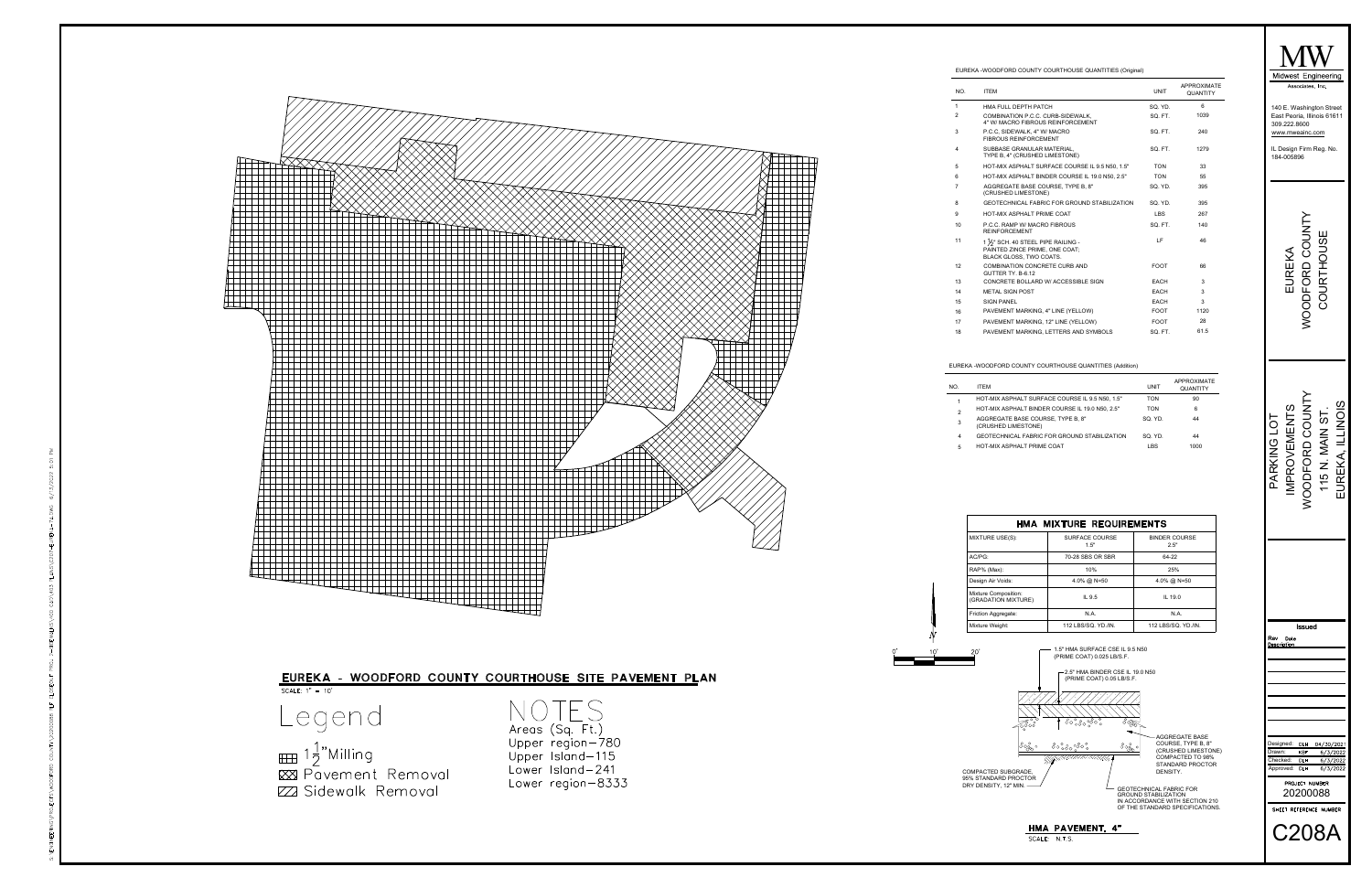

|     | EUREKA - WOODFORD COUNTY COURTHOUSE QUANTITIES (Original)                                                     |             |                                | Midwest Engineering<br>Associates, Inc.<br>140 E. Washington Street<br>East Peoria, Illinois 61611<br>309.222.8600<br>www.mweainc.com<br>IL Design Firm Reg. No.<br>184-005896 |
|-----|---------------------------------------------------------------------------------------------------------------|-------------|--------------------------------|--------------------------------------------------------------------------------------------------------------------------------------------------------------------------------|
| NO. | <b>ITEM</b>                                                                                                   | <b>UNIT</b> | <b>APPROXIMATE</b><br>QUANTITY |                                                                                                                                                                                |
| 1   | HMA FULL DEPTH PATCH                                                                                          | SQ. YD.     | 6                              |                                                                                                                                                                                |
| 2   | COMBINATION P.C.C. CURB-SIDEWALK,<br>4" W/ MACRO FIBROUS REINFORCEMENT                                        | SQ. FT.     | 1039                           |                                                                                                                                                                                |
| 3   | P.C.C, SIDEWALK, 4" W/ MACRO<br><b>FIBROUS REINFORCEMENT</b>                                                  | SQ. FT.     | 240                            | WOODFORD COUNT                                                                                                                                                                 |
| 4   | SUBBASE GRANULAR MATERIAL,<br>TYPE B, 4" (CRUSHED LIMESTONE)                                                  | SQ. FT.     | 1279                           | EUREKA                                                                                                                                                                         |
| 5   | HOT-MIX ASPHALT SURFACE COURSE IL 9.5 N50, 1.5"                                                               | <b>TON</b>  | 33                             |                                                                                                                                                                                |
| 6   | HOT-MIX ASPHALT BINDER COURSE IL 19.0 N50, 2.5"                                                               | <b>TON</b>  | 55                             |                                                                                                                                                                                |
| 7   | AGGREGATE BASE COURSE, TYPE B, 8"<br>(CRUSHED LIMESTONE)                                                      | SQ. YD.     | 395                            | COURTHOUSE                                                                                                                                                                     |
| 8   | GEOTECHNICAL FABRIC FOR GROUND STABILIZATION                                                                  | SQ. YD.     | 395                            |                                                                                                                                                                                |
| 9   | HOT-MIX ASPHALT PRIME COAT                                                                                    | LBS         | 267                            |                                                                                                                                                                                |
| 10  | P.C.C. RAMP W/ MACRO FIBROUS<br><b>REINFORCEMENT</b>                                                          | SQ. FT.     | 140                            |                                                                                                                                                                                |
| 11  | 1 1/ <sub>2</sub> " SCH. 40 STEEL PIPE RAILING -<br>PAINTED ZINCE PRIME, ONE COAT;<br>BLACK GLOSS, TWO COATS. | LF          | 46                             |                                                                                                                                                                                |
| 12  | COMBINATION CONCRETE CURB AND<br>GUTTER TY, B-6.12                                                            | <b>FOOT</b> | 66                             |                                                                                                                                                                                |
| 13  | CONCRETE BOLLARD W/ ACCESSIBLE SIGN                                                                           | EACH        | 3                              |                                                                                                                                                                                |
| 14  | <b>METAL SIGN POST</b>                                                                                        | EACH        | 3                              |                                                                                                                                                                                |
| 15  | <b>SIGN PANEL</b>                                                                                             | EACH        | 3                              |                                                                                                                                                                                |
| 16  | PAVEMENT MARKING, 4" LINE (YELLOW)                                                                            | <b>FOOT</b> | 1120                           | CINOIS<br><b>COUN</b>                                                                                                                                                          |
| 17  | PAVEMENT MARKING, 12" LINE (YELLOW)                                                                           | <b>FOOT</b> | 28                             | ГOГ                                                                                                                                                                            |
| 18  | PAVEMENT MARKING, LETTERS AND SYMBOLS                                                                         | SQ. FT.     | 61.5                           | NENTS<br>SIN<br>SI<br>$\epsilon$                                                                                                                                               |

| м                                 | UNIT        | APPROXIMATE<br>QUANTITY |
|-----------------------------------|-------------|-------------------------|
| MENT MARKING, 4" LINE (YELLOW)    | <b>FOOT</b> | 700                     |
| MENT MARKING. LETTERS AND SYMBOLS | SQ. FT.     | 35                      |